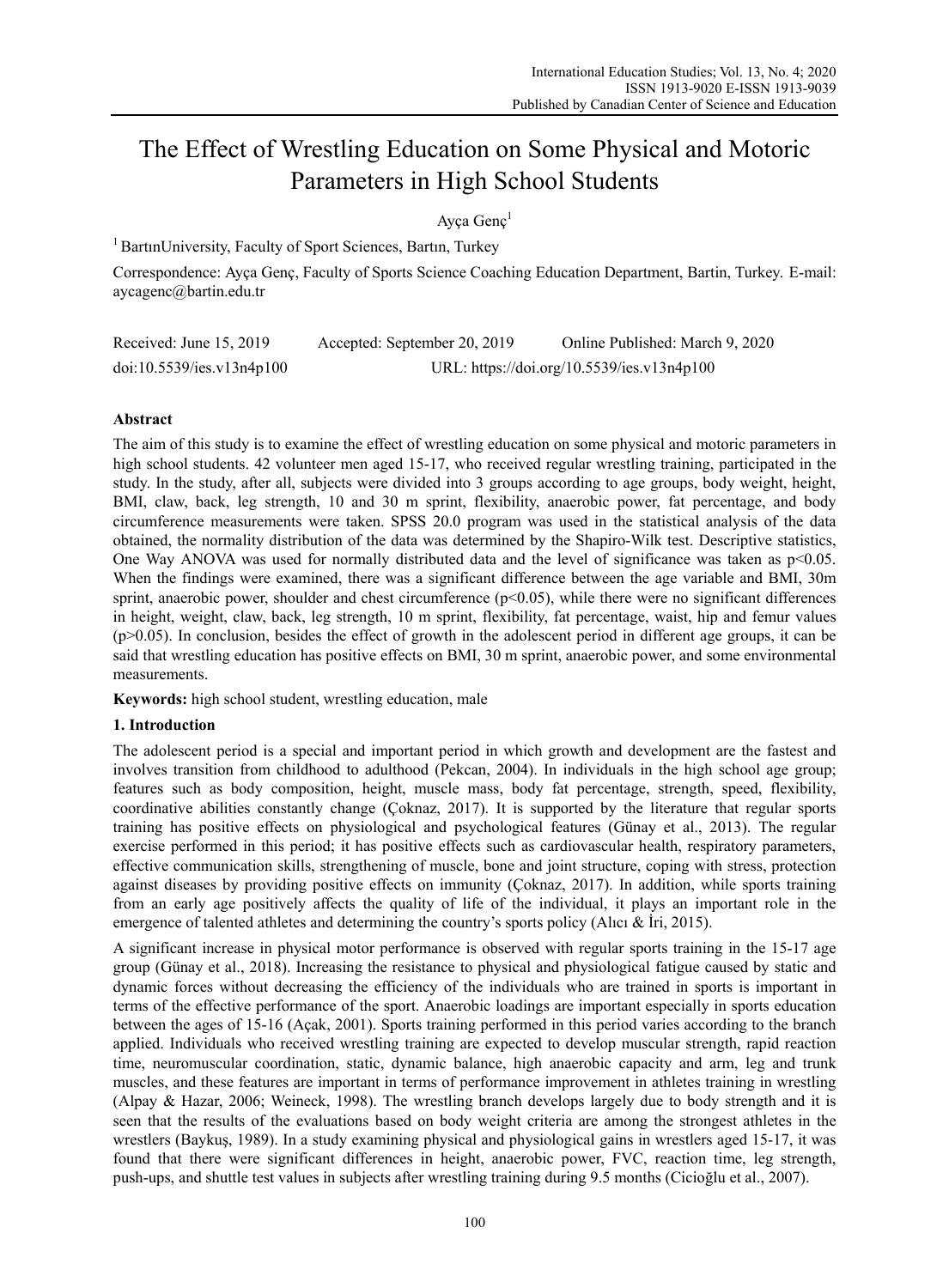Individuals who received wrestling training throughout the season are expected to increase their physical and motoric performance. In this study, it was aimed to examine the effect of wrestling education on some physical and motoric parameters in high school students.

#### **2. Methods**

This study included 42 competitor wrestlers aged 15-17, at the age of high school education (Table 1). Measurements were made at the beginning of the preparatory period. In addition, the volunteer approval form was taken from the wrestler students and the criteria specified in the Helsinki Declaration were respected.

### *2.1 Bodyweight, Height, Body Mass İndex (BMI) Measurements*

The subjects have been weighed in up to 20-grams sensitive weighbridge with bare feet and shorts only. Length measurements have been taken with the Holtain slide calipers while the subjects were standing in upright position having the calipers that slide along the scale adjusted so that they can touch the heads and read with an accuracy of 1 mm in length. This net body weight was then used to calculate body mass index, BMI (kg/m2 = Body weight (kg) / Length (m²) (Inokuchi et al., 2006).

#### *2.2 Body Environmental Measurements*

Body environmental measurements of the wrestlers participating in the research were made with an anthropometric tape measure (Gulick meter) with precision measurement of  $\pm 1$  mm from the determined regions (Demirhan et al., 2019).

#### *2.3 Sprint Performance Tests (10-30M)*

The subjects were held ready at the exit point. When the subjects felt they were ready, they ran the distance (1-30 m) using maximal velocities. The time between start and end was determined by photocell (New Test 2000, Oulu, Finland). Tests were applied to subjects three times and the best performance value was analyzed (Demirhan et al., 2019).

#### *2.4 Anaerobic Power*

An anaerobic power calculation was calculated using Lewis Formula (Tamer, 2000; Fox et al., 1988). Three trials were given. The maximum value among the 3 readings was used to calculate the anaerobic power by the Lewis formula. A.P. =  $\sqrt{4.9}$  x body weight (kg) x  $\sqrt{\frac{1}{1}}$  high jump distance (m)

#### *2.5 Body Fat Ratio Measurements*

Body Fat ratios of athletes were defined by determining the chest, triceps, subscapular, suprailiac, abdomen and thigh skinfold thickness and by measuring the fat percentage calculated using the following formula Percentage of fat =  $(\Sigma \sin \text{ folds} \times 0.097)$  3.64 (Özer, 1993).

#### *2.6 Flexibility Measurements*

Flexibility values of the subjects were measured with the help of the Lafayette brand test bench, that length is 35 cm, width is 45 cm and height is 32 cm. It was made to reach forward from the trunk without bending the knees and trying to reach the farthest point. The best result was recorded in cm by doing two reps (Sökmen et al., 2013).

#### *2.7 Force Measurements*

Paw forces of the subjects were measured using a hand dynamometer. An electronic dynamometer capable of measuring between 20-300 kg was used for back and leg force measurements. Two measurements were made for each subject and the best value on the indicator was recorded in kg (Poyraz et al., 2015).

#### *2.8 Statistical Evaluation*

SPSS 20.0 program was used in the statistical analysis of the data obtained, the normality distribution of the data was determined by the Shapiro-Wilk test. Descriptive statistics, One Way ANOVA was used for normally distributed data and the level of significance was taken as  $p<0.05$ .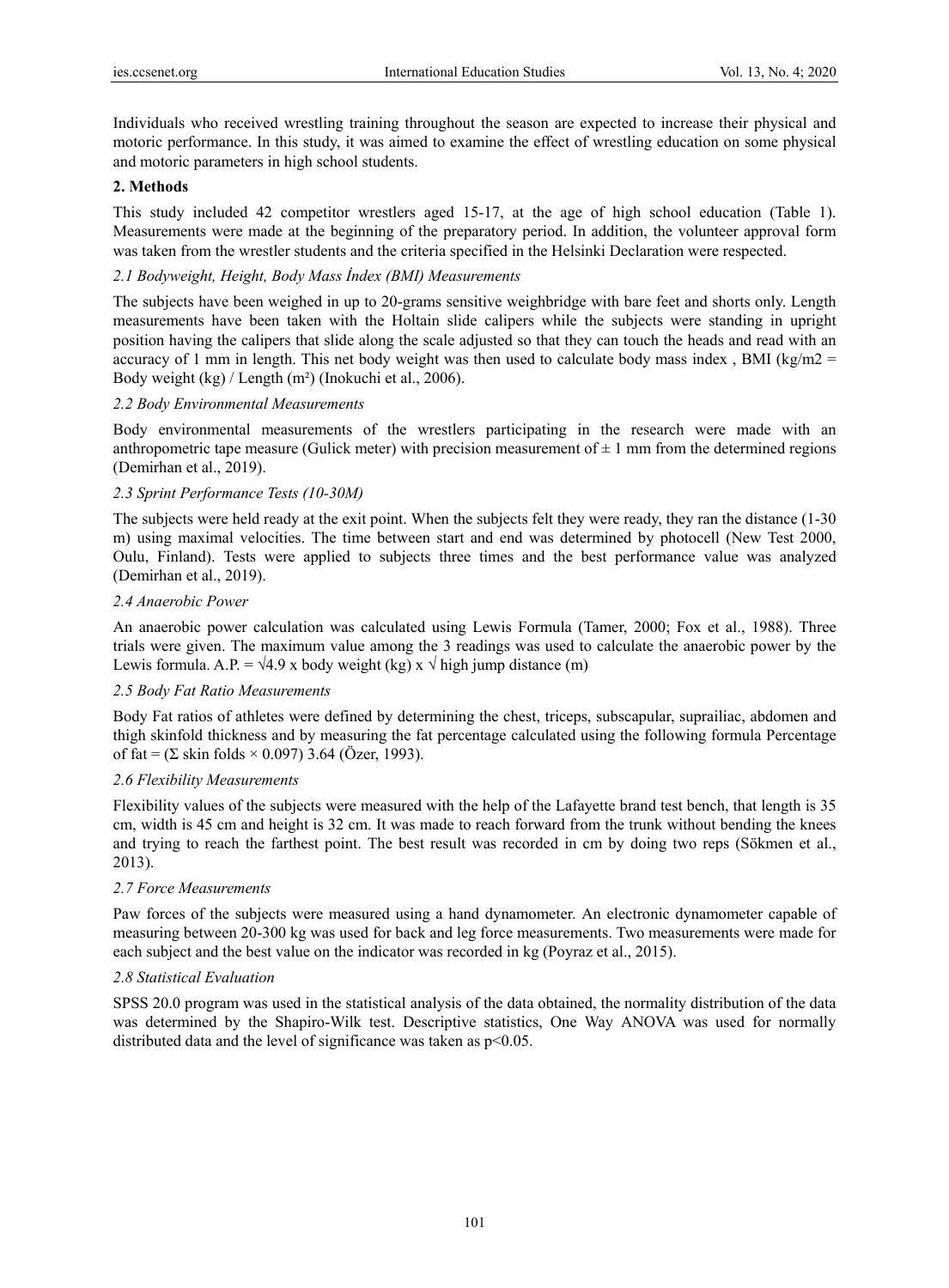# **3. Results**

|                        |                       | Sum of squares | sd             | Average of squares | f     | p    | Significant difference |
|------------------------|-----------------------|----------------|----------------|--------------------|-------|------|------------------------|
|                        | <b>Between Groups</b> | 302.89         | $\overline{c}$ | 151.44             |       |      |                        |
| Weight                 | in-groups             | 2541.87        | 40             | 63.54              | 2.383 | .11  |                        |
|                        | Total                 | 2844.76        | 42             |                    |       |      |                        |
| Height                 | <b>Between Groups</b> | 101.05         | 2              | 50.52              |       |      |                        |
|                        | in-groups             | 1248.11        | 40             | 31.20              | 1.619 | .21  |                        |
|                        | Total                 | 1349.16        | 42             |                    |       |      |                        |
| VKİ                    | <b>Between Groups</b> | 88.71          | $\overline{c}$ | 44.35              |       |      | $15-16y$               |
|                        | in-groups             | 202.37         | 40             | 5.05               | 8.767 | .00  | $15-17y$               |
|                        | Total                 | 291.08         | 42             |                    |       |      | $16-17y$               |
|                        | <b>Between Groups</b> | 64.70          | 2              | 32.31              | 0.455 |      |                        |
| Claw right Between     | in-groups             | 2841.57        | 40             | 71.03              |       | 0.64 |                        |
|                        | Total                 | 2906.27        | 42             |                    |       |      |                        |
|                        | <b>Between Groups</b> | 140.63         | 2              | 70.31              |       |      |                        |
| Claw left              | in-groups             | 2345.82        | 40             | 58.64              | 1.19  | .31  |                        |
|                        | Total                 | 2486.46        | 42             |                    |       |      |                        |
|                        | <b>Between Groups</b> | 1459.27        | $\overline{c}$ | 729.64             |       |      |                        |
| Back force             | in-groups             | 14507.79       | 40             | 362.69             | 2.01  | .18  |                        |
|                        | Total                 | 15967.07       | 42             |                    |       |      |                        |
|                        | <b>Between Groups</b> | 2646.26        | $\overline{c}$ | 1323.13            |       |      |                        |
| Leg force              | in-groups             | 20618.52       | 40             | 515.46             | 2.56  | .09  |                        |
|                        | Total                 | 23264.79       | 42             |                    |       |      |                        |
|                        | <b>Between Groups</b> | .198           | 2              | .099               |       |      |                        |
| 10m sprint             | in-groups             | 1.70           | 40             | .043               | 2.32  | .11  |                        |
|                        | Total                 | 1.90           | 42             |                    |       |      |                        |
|                        | <b>Between Groups</b> | 1.013          | 2              | .507               |       |      |                        |
| 30m sprint             | in-groups             | 5.17           | 40             | .129               | 3.91  | .03  | $15-16y$               |
|                        | Total                 | 6.18           | 42             |                    |       |      |                        |
|                        | <b>Between Groups</b> | 1.77           | 2              | .88                |       |      |                        |
| Percentage of fat      | in-groups             | 40.96          | 40             | 1.02               | .86   | .43  |                        |
|                        | Total                 | 42.73          | 42             |                    |       |      |                        |
| Flexibility            | <b>Between Groups</b> | 4.90           | 2              | 2.45               |       |      |                        |
|                        | in-groups             | 720.71         | 40             | 18.01              | .136  | .87  |                        |
|                        | Total                 | 725.62         | 42             |                    |       |      |                        |
| Anaerobic power        | <b>Between Groups</b> | 2723.84        | 2              | 1361.92            |       |      | $15-16y$               |
|                        | in-groups             | 5578.76        | 40             | 139.46             | 9.76  | .00  | 15-17 y                |
|                        | Total                 | 8302.60        | 42             |                    |       |      | $16-17y$               |
| Shoulder circumference | <b>Between Groups</b> | 376.91         | 2              | 188.45             |       |      | $15-16y$               |
|                        | in-groups             | 1176.55        | 40             | 29.41              | 6.40  | .00  | $15-17y$               |
|                        | Total                 | 1553.46        | 42             |                    |       |      | $16-17y$               |
|                        | <b>Between Groups</b> | 87.04          | $\overline{c}$ | 43.52              |       |      |                        |
| Neck circumference     | in-groups             | 3085.60        | 40             | 77.14              | .564  | .57  |                        |
|                        | Total                 | 3172.65        | 42             |                    |       |      |                        |
| Chest circumference    | <b>Between Groups</b> | 363.21         | $\overline{c}$ | 181.60             |       |      |                        |
|                        | in-groups             | 2194.35        | 40             | 54.85              | 3.31  | .04  | $15-17y$               |
|                        | Total                 | 2557.57        | 42             |                    |       |      |                        |
| Waist circumference    | <b>Between Groups</b> | 47.37          | 2              | 23.68              |       |      |                        |
|                        | in-groups             | 1049.32        | 40             | 26.23              | .903  | .41  |                        |
|                        | Total                 | 1096.69        | 42             |                    |       |      |                        |

Table 1. Comparison of physical and motoric parameters of ındividuals wrestling training according to age variable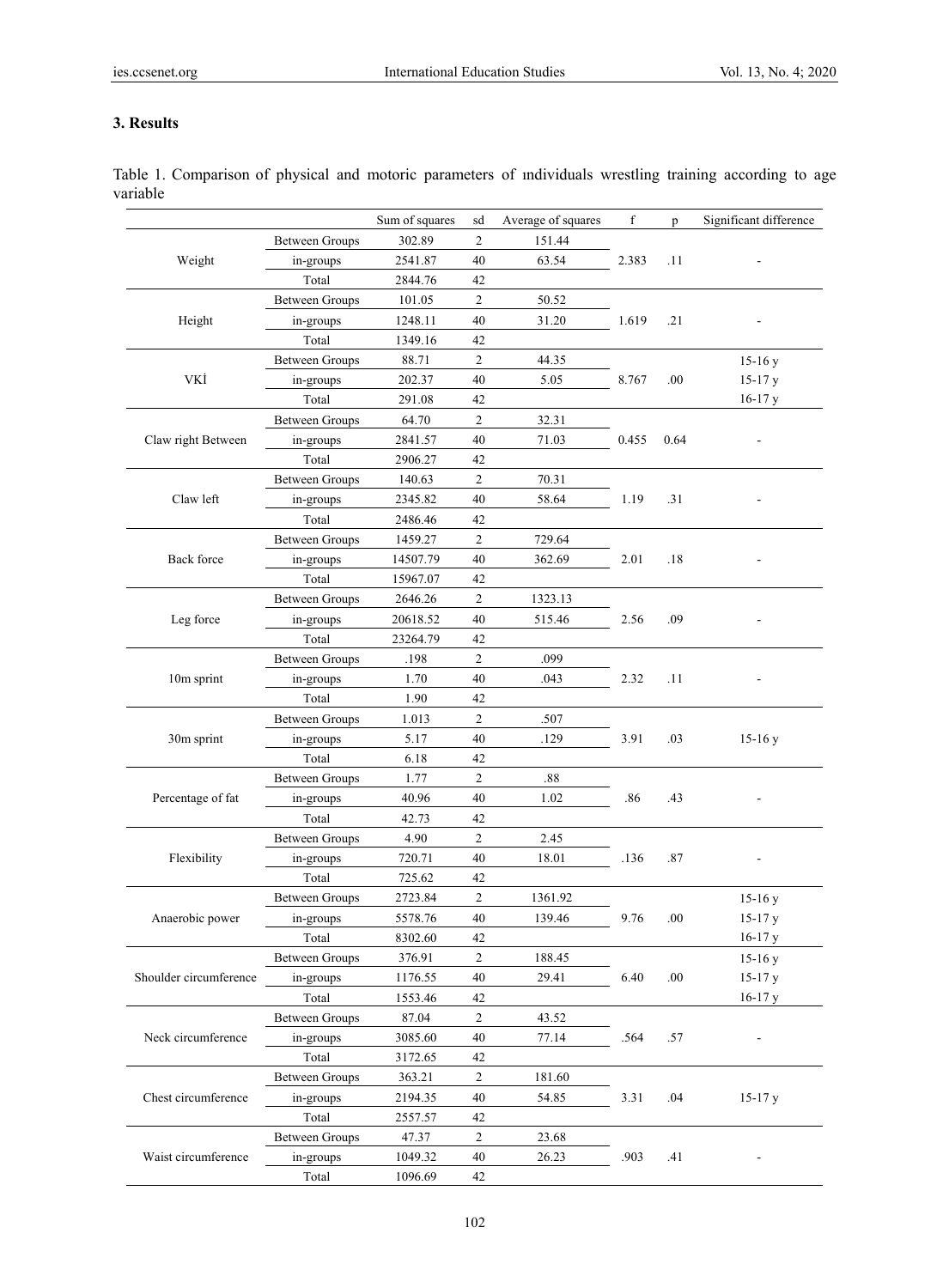| Hip circumference   | Between Groups | 42.74   |    | 21.37 |      |     |   |
|---------------------|----------------|---------|----|-------|------|-----|---|
|                     | in-groups      | 1226.52 | 40 | 30.66 | .697 | .51 | - |
|                     | Total          | 1269.26 | 42 |       |      |     |   |
| Femur circumference | Between Groups | 116.63  |    | 58.31 |      |     |   |
|                     | In-groups      | 842.05  | 40 | 21.05 | 2.77 | .08 |   |
|                     | Total          | 958.68  | 42 |       |      |     | - |

When Table 1 is examined, there is no significant difference between age variable and height, weight, claw, back, leg strength, 10 m sprint, flexibility, fat percentage, waist, hip, and femur values (p>0.05), however, there was a significant difference between the groups in terms of BMI, 30m sprint, anaerobic power, shoulder and chest circumference (p<0.05).

#### **4. Discussion**

It is expected that regular wrestling exercise is to lead to changes in the physical and motoric characteristics of children of developmental age. In the study, it was observed that there was no significant difference between the age variable of the groups and their height and body weight. Unlike our study, Cicioğlu et al. (2007) found a significant relationship between the age variable and body weight and height. It is observed in Table 1 that there is a significant difference between BMI and age variables between all groups. For age, a positive increase in BMI is observed. Aslan et al. (2013) found that BMI averages of athletes aged 13-15 were  $22.1 \pm 4.0$  kg / m2 and increased with age. Bayraktar et al. (2012) according to the research findings, BMI values increased in parallel with the increase in age. Claw force is important in terms of the wrestling branch. There are parallel and opposite studies in our literature. In the study, no significant difference was found between the right and left paw force and the age variable. Gökdemir et al. (2000) have found positive developments in right and left paw forces as a result of 8 weeks of training in wrestlers aged 16-17, in another study, there were differences between the right and left paw forces of the wrestlers in parallel with exercise training, in another study, he suggested that different sports training caused changes in claw force (Ziyagil et al., 1996; Alıcı & İri, 2015). It was determined that there was no significant difference between the groups in terms of back and leg strength values.Aydos et al. (2004) found the back force average of individuals who received wrestling training as  $94.9 \pm 21.44$  kg, In another study, it was found that there were significant differences in the back and leg strength between the groups with and without sports training (Polat et al., 2009). Strength training has positive effects on back and leg strength. The absence of significant differences between the groups according to the age variable may be an indication of insufficient strength training. In the study, it was found that there was no significant difference between the age variable and 10 m sprint, but there was a significant difference in the performance of the 30 m sprint between the 15-16 age group. When the literature had analyzed, it has been determined that exercise training that is carried out regularly for 12 weeks does not cause any change in sprint performance in the wrestling branch. It was thought that this difference between the groups is due to the increase in sprint ability with age. No statistically significant difference was observed between the age variable and fat percentage and flexibility values. When the literature had analyzed, Aslan et al. (2013) reported that the percentage of fats of the wrestlers in the age range of 13-15 is  $12.1 \pm 6.1\%$ , in another study, the average of fat percentage of wrestlers with the average age of 16 is  $6.71 \pm 1.32$  (Ziyagil et al., 1996). Bayraktar et al., (2012) values are decreasing in parallel with the increase in age except for 13 years and it is observed that it increases after 17 years of age. Flexibility is of great importance in wrestling while applying techniques, high flexibility contributes to making the movement perfect.According to Petrow, the best flexibility can be developed between the ages of 12-14 (Petrow, 1987). In this age group, flexibility is expected to have similar characteristics, and our study supported this. In the study, significant differences were observed in all age groups in terms of anaerobic power performance.Anaerobic power and capacity; performance determining criteria for high intensity or maximal exercises in a short time. It has been determined that anaerobic power is related to age, body weight and most importantly lean body mass, body weight positively affects the strength and anaerobic power. Kürkçü et al. (2009) determined the anaerobic power levels of children 12-13 years of age wrestling training as  $107.79 \pm 11.68$ (kg/m/sec). Cicioğlu et al. (2007) determined that the pre-season and post-season changes of the wrestlers in the 15-17 age group were in the range of  $102.26 \pm 13.57$  to  $117.94 \pm 13.84$  kgm/sec, respectively. It has been determined that wrestlers' lean body masses and body fat percentages are effective in anaerobic performance and leg and back strength (Şenel et al., 2009). Muscle strength, muscular endurance, and anaerobic capacity are the most important variables in individuals who received Greco-Roman wrestling training and it is important to develop these variables to be successful (Nikooie et al., 2017). In a study of wrestlers, some variables such as body weight, leg-arm muscle mass were found to play a role in anaerobic performance values taken from the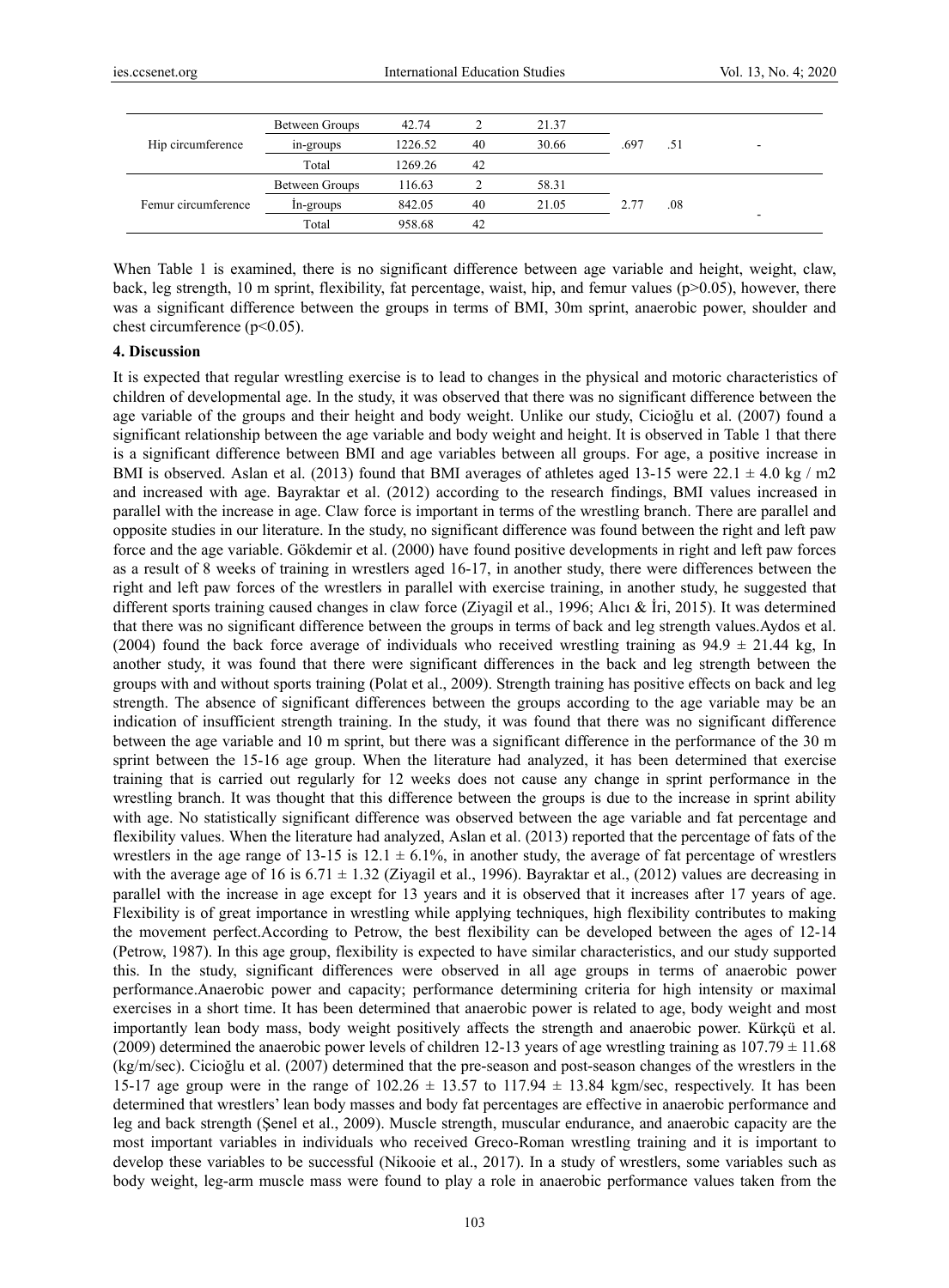lower extremities (Erkılıç & Şenel, 2019). In our study, it was found that there was no significant relationship between the age variable and the circumference of the neck, waist, hip, and femur. While there was a significant difference between the groups in all age categories around the shoulder, there was only a significant difference in the chest area between the ages of 15-17. Our study, Cicioğlu et al. (2007) Measurements carried out environmentally by 15-17 age star national team athletes have parallel results. In another study of anaerobic power; biceps, chest, thigh and abdominal circumference, wrist, elbow, knee and trochanter diameters, shoulder width, sitting height, handgrip strength, and fat percentage were found significantly related (Ağaoğlu et al., 2001). Overall, to achieve high-level wrestling performance, training should be directed to develop anaerobic power and capacity, aerobic power, maximal dynamic and isometric strength, explosive strength, and strength endurance.

Wrestling education taken in order to achieve high efficiency should be towards developing anaerobic power and capacity, aerobic power, maximum dynamic, and isometric power, explosive power, flexibility, and endurance. (Helmi et al., 2017).

#### **5. Conclusion**

As a result, individuals with wrestling training throughout the season are expected to increase their physical and motoric performance. Growth in the age range of 15-17 is very fast in certain parameters and changes can be observed in a short time. Undoubtedly, exercise education in the age of growth has positive effects on the development of children. In the light of the information obtained in our study, regular wrestling training was found to have positive effects on BMI, 30 m sprint, anaerobic power, and some environmental measurements. In future studies, the study can be developed by considering different exercise education, age, and gender.

#### **References**

Açak, M., & Açak, M. (2001). *Güreş Öğreniyorum*. Malatya, Kubbe Yayıncılık.

- Ağaoğlu, S., İmamoğlu, O., Kishali, N. F., & Çebi, M. (2001). Türk Erkek Milli Judo Takım Sporcularının Belirli Fizyolojik ve Antropometrik Özelliklerinin İncelenmesi. *Beden Eğitimi ve Spor Bilimleri Dergisi, 1*(3), 59-67.
- Alıcı, Ö., & İri, R. (2015). 13-15 yaş arası güreşçiler hentbolcular ve sedanterlerin bazı fiziksel ve fizyolojik parametrelerinin karşılaştırılması. *International Journal of Human Science, 12*(1), 1070-1081. https://doi.org/10.14687/ijhs.v12i1.3117
- Alpay, B., & Hazar, S. (2006). Türkiye Serbest Güeş A milli Takımı İle Üniversite Güreş Takımı Güreşçilerinin Bazı Solunum ve Dolaşım Parametrelerinin Karşılaştırılması. *Beden Eğitimi ve Spor Bilimleri Dergisi, 8*(3).
- Aslan, C. S., Karakollukçu, M., Gül, M., & Fişne, M. (2013). 13-15 Yaş Güreşçilerin Fiziksel Motorik Özellikleri. *Spor Hekimliği Dergisi, 48*, 1-7.
- Aydos, L., Pepe, H., & Karakuş, H. (2004). Bazı Takım ve Ferdi Sporlarda Rölatif Kuvvet Değerlerinin Araştırılması. *Gazi Üniversitesi Kırşehir Eğitim Fakültesi, 5*(2), 305-315.
- Baykuş, S. (1989). *The Analysis of Physiological Characteristics of 17-20 years old the Turkish National Free Style and Greco-romen Espoir Teams Wrestlers* (Unpublished master thesis). Middle East Technical University.
- Bayraktar, I., Deliceoğlu, G., Tekelioğlu, A., Hazır, M., Kabak, B., & Ufuk, P. (2012). Erkek Adölesan Güreşçilerin Antropometrik Profil Normları. *Uluslararası Hakemli Akademik Sağlık ve Tıp Bilimleri Dergisi, 2*(2), 118-127.
- Cicioğlu, İ., Kürkçü, R., Eroğlu, H., & Yüksek, S. (2007). 15-17 Yaş Grubu Güreşçilerin Fiziksel ve Fizyolojik Özelliklerinin Sezonsal Değişimi. *Spormetre Beden Eğitimi ve Spor Bilimleri Dergisi, 4*, 151-156. https://doi.org/10.1501/Sporm\_0000000085
- Çoknaz, H. (2017). *Psikomotor Gelişim*. Ankara: Gazi Kitabevi.
- Demirhan, B., Abdurahmanova, Türkmen M., & Canuzakov, K. (2019). Determination of some physical properties of u-23 soccer players. *Ovidius University Annals, Series Physical Education & Sport/Science, Movement & Health, 19*(2).
- Erkılıç, A. O., & Şenel, Ö. (2019). Determination of Relationships between Body Composition, Anaerobic Performance and Balance in Wrestlers. *International Journal of Sports Culture and Science, 7*(4), 1-10. https://doi.org/10.14486/ IntJSCS.2019.581
- Fox, E. L., Bowers, R. W., & Foss, M. L. (1998). *The Physiological Basis of Physical Education and Athletics*